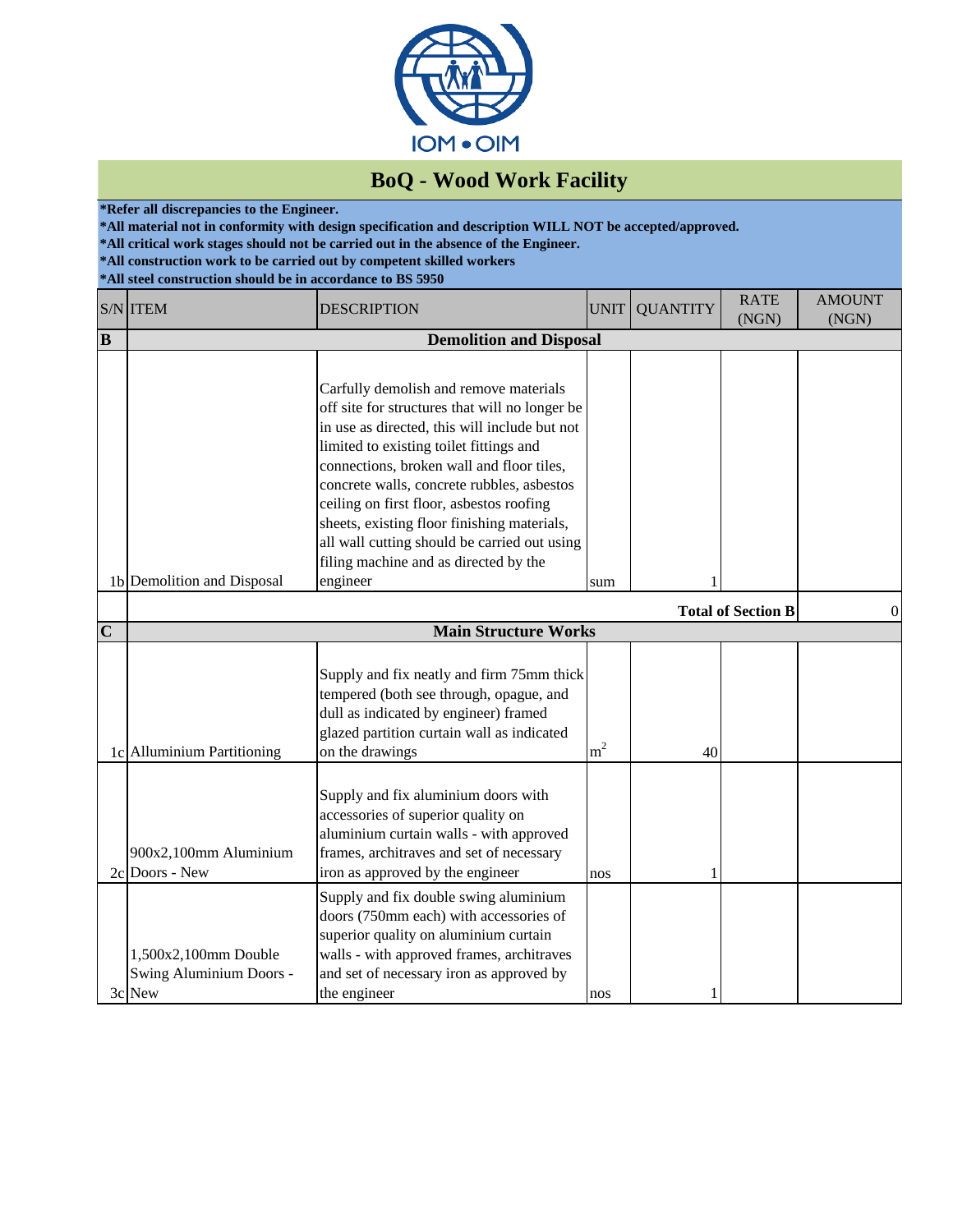|                                                                                                   | Tower Economy Aluminium casement<br>powdered coated approved window with<br>6mm clear glass or tint (as directed by<br>engineer) and flyscreen complete with all                                                                                           |                |     |  |
|---------------------------------------------------------------------------------------------------|------------------------------------------------------------------------------------------------------------------------------------------------------------------------------------------------------------------------------------------------------------|----------------|-----|--|
|                                                                                                   | iron mongery assembled and steel or                                                                                                                                                                                                                        |                |     |  |
| 1,800x1,500mm Aluminium<br>4c Windows - New                                                       | aluminium burglary proof framing and<br>fixing                                                                                                                                                                                                             | nos            |     |  |
| 5c Concrete Walls - New                                                                           | Laying of sancrete blockwork<br>(150x230x450mm); laid stretcher bond on<br>cement and sand mortar (1:3) flush pointed<br>for toilets in the hall after demolishing- as<br>illustrated in the drawing                                                       | m <sup>2</sup> | 40  |  |
| 6c Rendering                                                                                      | Internal rendering of above walls using 1:4<br>mortar and gauge of 12mm; this include<br>for all damage internal rendering<br>External rendering of perimeter wall wash<br>away by rain, additional coach of block to<br>be exposed and rendered inclusive | m <sup>2</sup> | 171 |  |
|                                                                                                   |                                                                                                                                                                                                                                                            |                |     |  |
| Floor Tiling for Offices,<br>Lobbies, Landings and<br>Staircase - this include for<br>7c skirting | Supply and install approved 10mm thick<br>600x600mm fully vitrified floor tiles finish<br>laid to approved pattern fixed with tile<br>adhesive but jointed and pointed in<br>matching grout, laid on screeded bed -<br>sample to be approved before supply | m <sup>2</sup> | 514 |  |
| 8c Floor Tiling for Toilets                                                                       | Supply and install approved 10mm thick<br>250x250mm fully vitrified floor tiles finish<br>laid to approved pattern fixed with tile<br>adhesive but jointed and pointed in<br>matching grout, laid on screeded bed -<br>sample to be approved before supply | m <sup>2</sup> | 24  |  |
| 9c Wall Tile for Toilets                                                                          | Supply and install approved 10mm thick<br>fully vitrified wall tiles finish laid to<br>approved pattern fixed with tile adhesive<br>but jointed and pointed in matching grout,<br>laid on screeded bed                                                     | m <sup>2</sup> | 130 |  |
|                                                                                                   | Prepare and apply silk paint in accordance                                                                                                                                                                                                                 |                |     |  |
| 10c Painting and Decoration                                                                       | with manufacturers instruction on all<br>internal wall surfaces                                                                                                                                                                                            | m <sup>2</sup> | 562 |  |
| 11c Painting and Decoration                                                                       | Prepare and apply emulsion paint in<br>accordance with manufacturers instruction<br>on all external wall surfaces, beams,<br>columns and stair cases                                                                                                       | m <sup>2</sup> | 384 |  |
|                                                                                                   | Prepare and apply screeding and emulsion                                                                                                                                                                                                                   |                |     |  |
| 12c Screeding and Painting                                                                        | paint to give it POP finishing on all slab<br>surface (ground floor)                                                                                                                                                                                       | m <sup>2</sup> | 252 |  |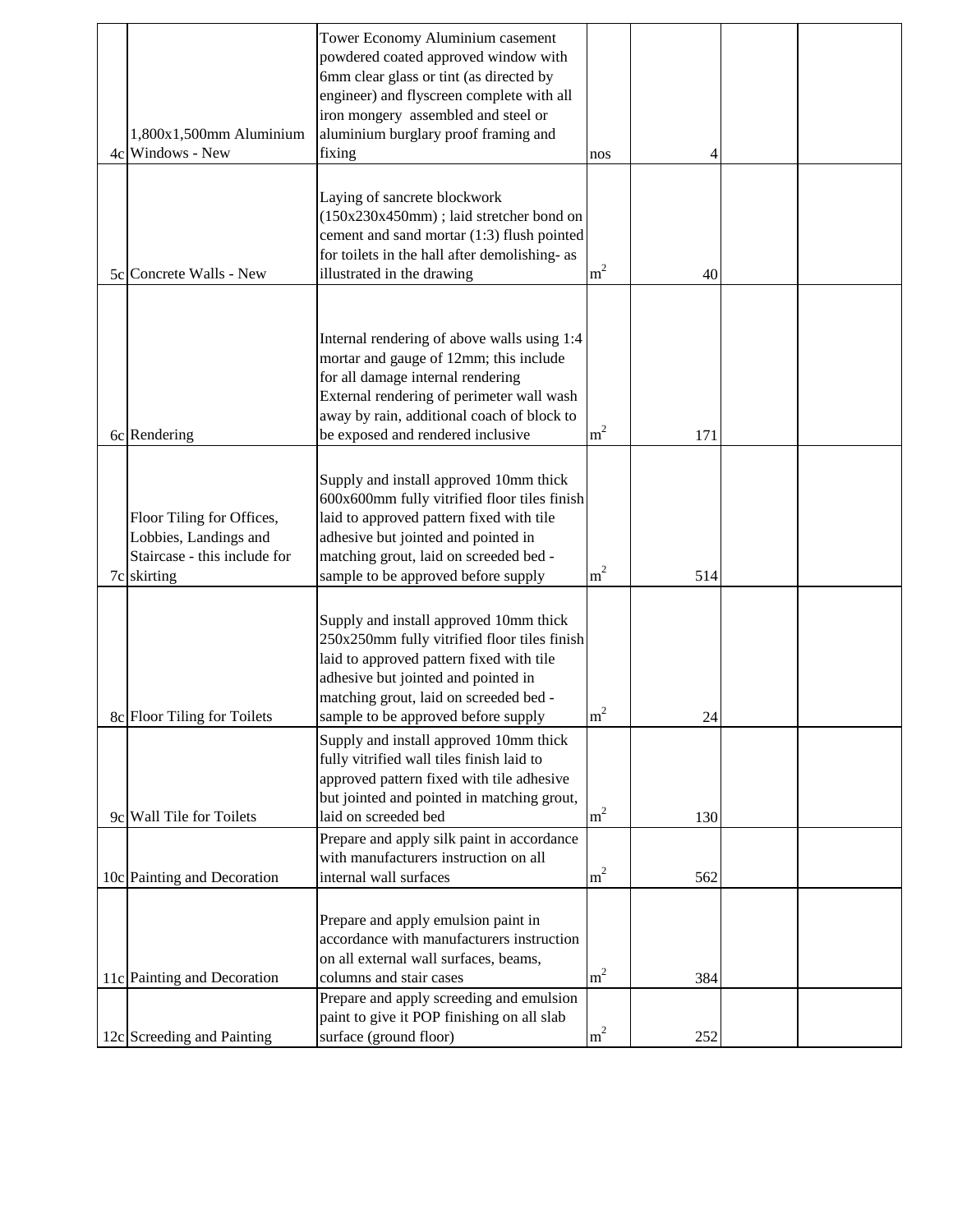|    | Repair of Wooden Doors,<br>13c Windows and Handrails        | Repair of existing doors, windows and<br>handrails: this include but not limited to<br>replacement of damaged trusses,<br>replacement of damaged hinges and other<br>accessories, painting/spraying and other<br>masonry works as required and directed<br>Allow for patching all cracks on wall and<br>floor surfaces using cement and sand                    | Sum            |     |  |   |
|----|-------------------------------------------------------------|-----------------------------------------------------------------------------------------------------------------------------------------------------------------------------------------------------------------------------------------------------------------------------------------------------------------------------------------------------------------|----------------|-----|--|---|
|    | Repair of all cracks on walls                               | mortar (1:6) and/or reinforcement bars                                                                                                                                                                                                                                                                                                                          |                |     |  |   |
|    | 14c and floors                                              | where needed                                                                                                                                                                                                                                                                                                                                                    | Sum            |     |  |   |
|    | <b>Total of Section C</b>                                   |                                                                                                                                                                                                                                                                                                                                                                 |                |     |  | 0 |
| E  |                                                             | <b>Roofing and Ceiling</b>                                                                                                                                                                                                                                                                                                                                      |                |     |  |   |
|    | 1e Repair of roof carcass                                   | Provisional sum for repair of existing roof<br>carcass, this include but not limited to<br>replacement of damaged rafters, tie beam,<br>kingpost, struts, purlins and noggings - All<br>members to be treated                                                                                                                                                   | Sum            |     |  |   |
| 2e | Roof covering - 0.55mm<br>thickness                         | Supply and fix using appropriate nails and<br>fixtures approved longspan corrugated<br>aluminium otherwise approved roofing<br>sheets fixed to purlins with necessary<br>accessories including drive screws and<br>bolts, nut washers and bituminous sealers<br>all in accordance with manufacturers<br>printed instructions and as directed by the<br>engineer | m <sup>2</sup> | 330 |  |   |
|    |                                                             | Supply and install approved 600x600mm<br>suspended mineral fibre boards fixed to<br>galvanized steel noggings; these include<br>all necessary fittings - Only for toilets and                                                                                                                                                                                   | m <sup>2</sup> |     |  |   |
| 3e | Ceiling                                                     | store                                                                                                                                                                                                                                                                                                                                                           |                | 231 |  |   |
| 4e | Eave Angle                                                  | Supply and fix using appropriate nails and<br>fixtures eave angle of same specification<br>and colour with roofing sheet covering<br>edge of roofing sheet                                                                                                                                                                                                      | m              | 80  |  |   |
| 5e | Fascia Board                                                | Supply and install 25x300mm wooden<br>fascia board                                                                                                                                                                                                                                                                                                              | m              | 80  |  |   |
| 6e | Alluminium Cladding for<br>Fascia Board                     | Supply and install 25x300x0.55mm<br>alluminium cladding for fascia board by<br>rivetting as apprpriate and as directed by<br>the supervising engineer                                                                                                                                                                                                           | m <sup>2</sup> | 25  |  |   |
|    | <b>Total of Section E</b><br>$\overline{0}$                 |                                                                                                                                                                                                                                                                                                                                                                 |                |     |  |   |
| F  |                                                             | <b>Mechanical and Electrical Installations and Fittings</b>                                                                                                                                                                                                                                                                                                     |                |     |  |   |
|    | Mechanical Installations -<br>1f Piping and Toilet Fittings | Supply and fix a set of toilet fittings with<br>all accessories (Closed couple water closet<br>system complete with Pan connector and<br>hand shower; Wash hand basin and tap                                                                                                                                                                                   | Set            |     |  |   |